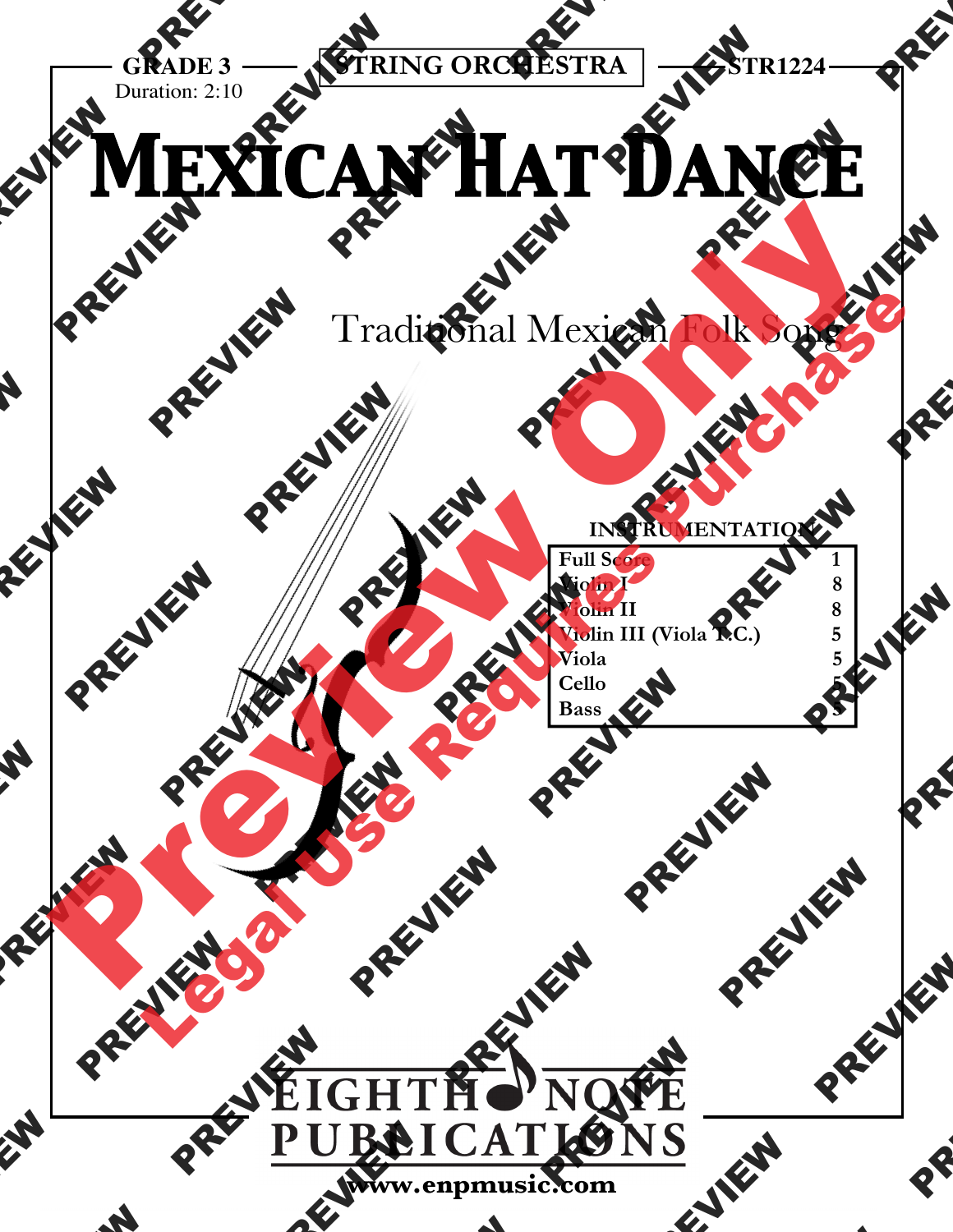

## Mexican Hat Dance

*Arranged by David Marlatt* Traditional Mexican Folk Song



ISBN: 9781554739325 CATALOG NUMBER: STR1224 COST: \$50.00 DURATION: 2:10

DIFFICULTY RATING:GRADE 3 String Orchestra PUTCH PREVIEW PREVIEW PREVIEW PREVIEW PREVIEW PREVIEW PREVIEW PREVIEW PREVIEW PREVIEW PREVIEW PREVIEW PREVIEW PREVIEW PREVIEW PREVIEW PREVIEW PREVIEW PREVIEW PREVIEW PREVIEW PREVIEW PREVIEW PREVIEW PREVIEW PREVIEW PREVIEW PREVIEW PREVIEW PREVIEW PREVIEW PREVIEW PREVIEW PREVIEW PREVIEW PREVIEW PREVIEW PREVIEW PREVIEW PREVIEW PREVIEW PREVIEW PREVIEW PREVIEW PREVIEW PREVIEW PREVIEW PREVIEW PREVIEW PREVIEW PREVIEW PREVIEW PREVIEW PREVIEW PREVIE PREVIEW PREVIEW PREVIEW PREVIEW PREVIEW PREVIEW PREVIEW PREVIEW PREVIEW PREVIEW PREVIEW PREVIEW PREVIEW PREVIEW PREVIEW PREVIEW PREVIEW PREVIEW PREVIEW PREVIEW PREVIEW PREVIEW PREVIEW PREVIEW PREVIEW PREVIEW PREVIEW PREVIE

## **www.enpmusic.com**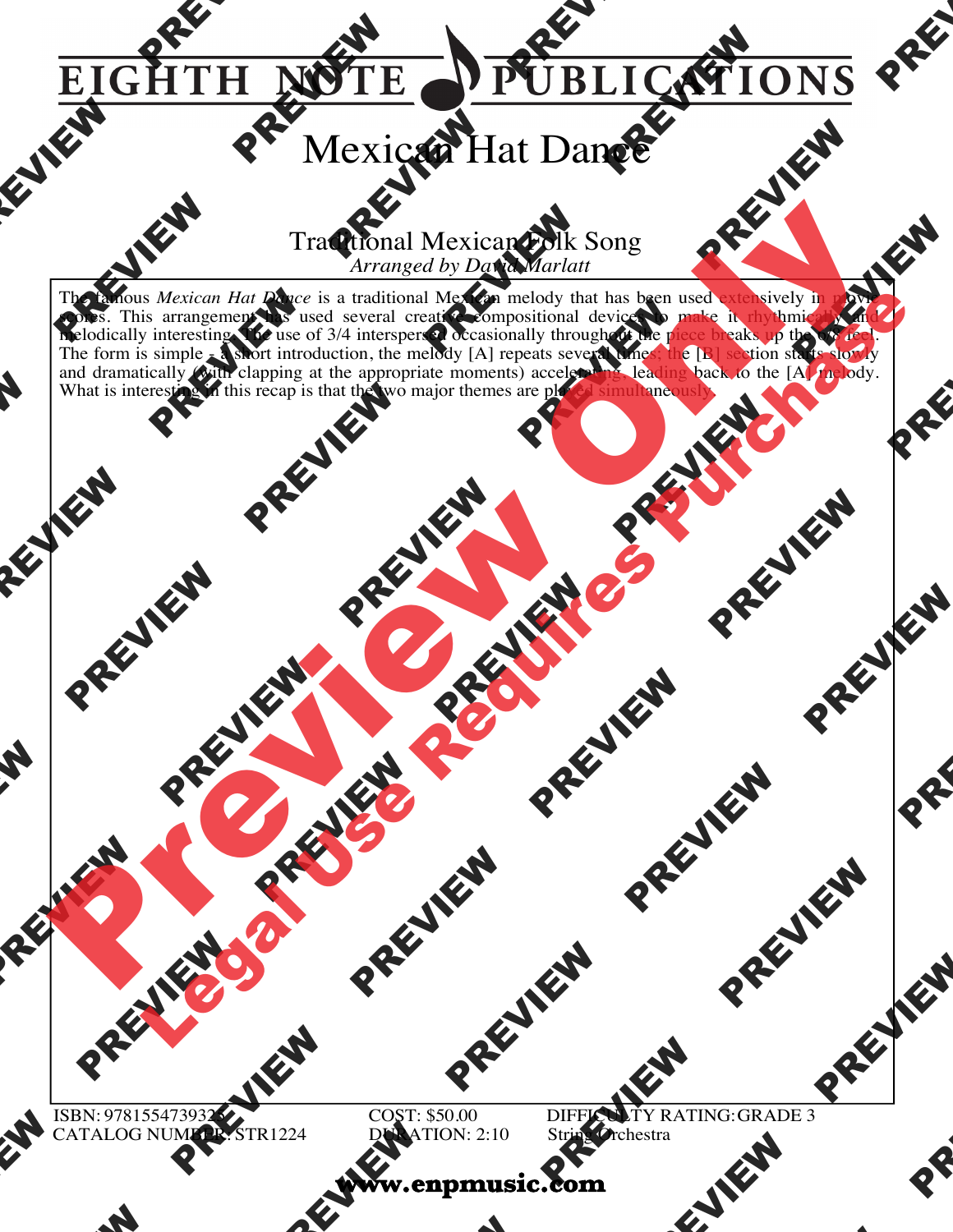## MEXICAN HAT DANCE



© 2012 **EIGHTH NOTE PUBLICATIONS** www.enpmusic.com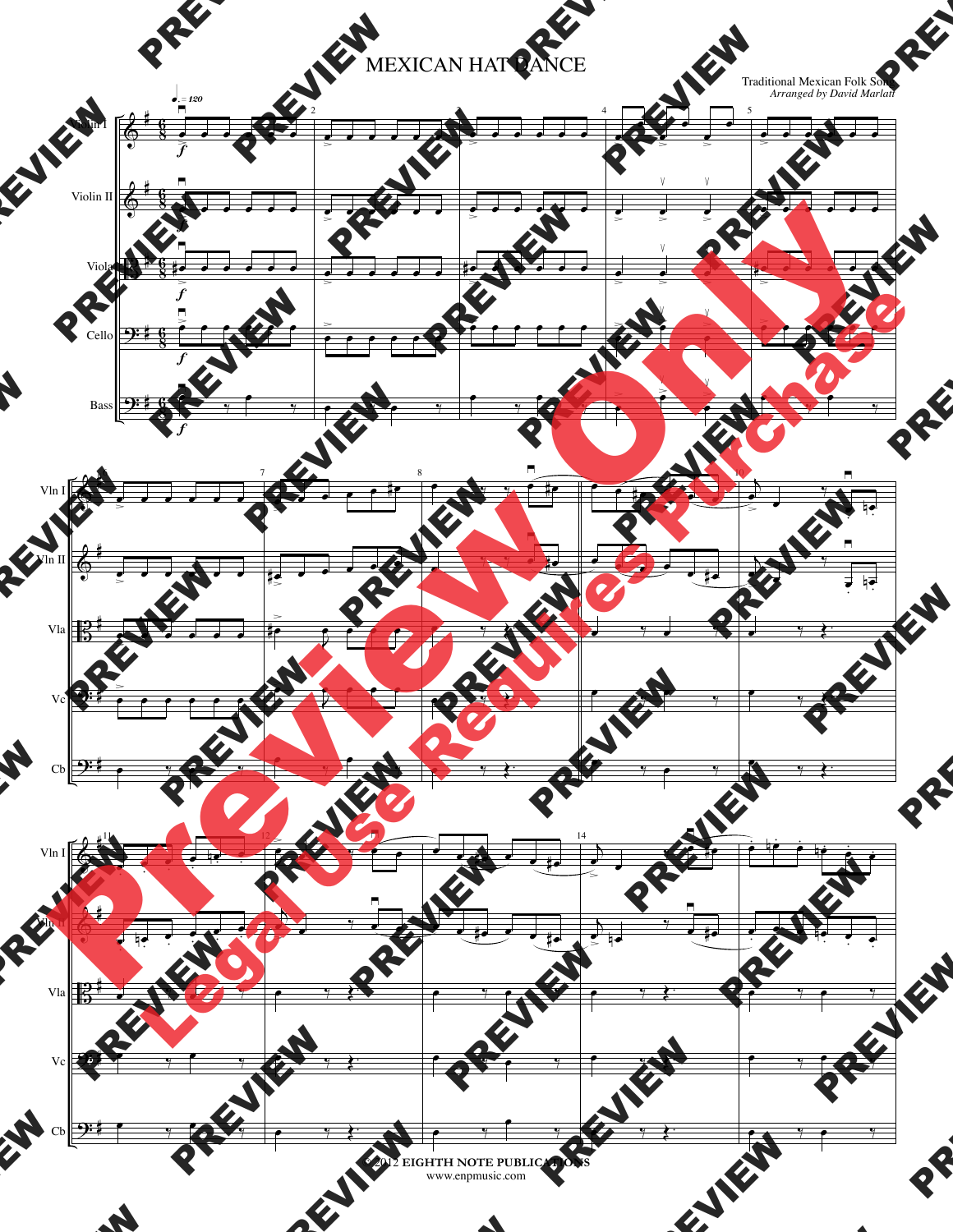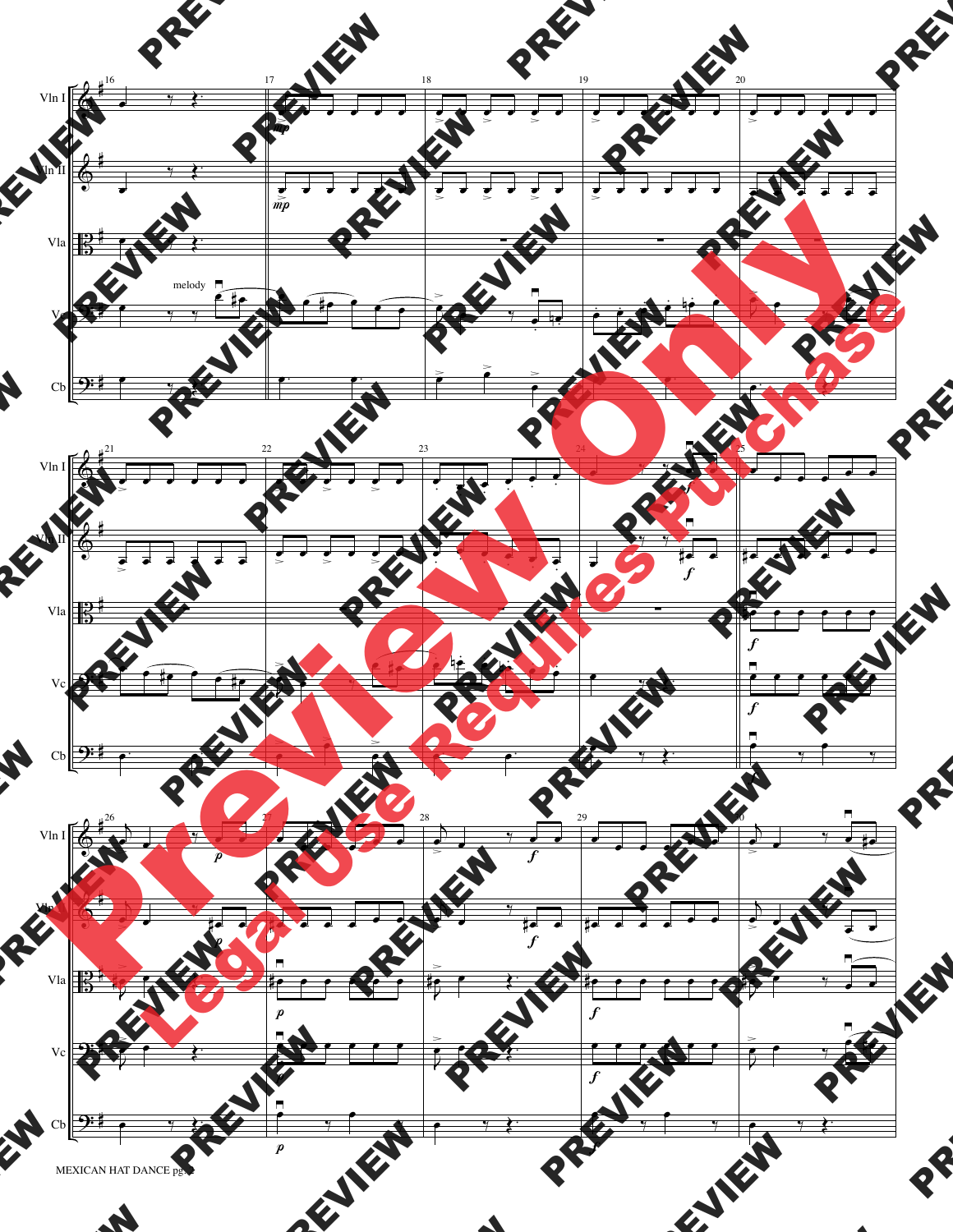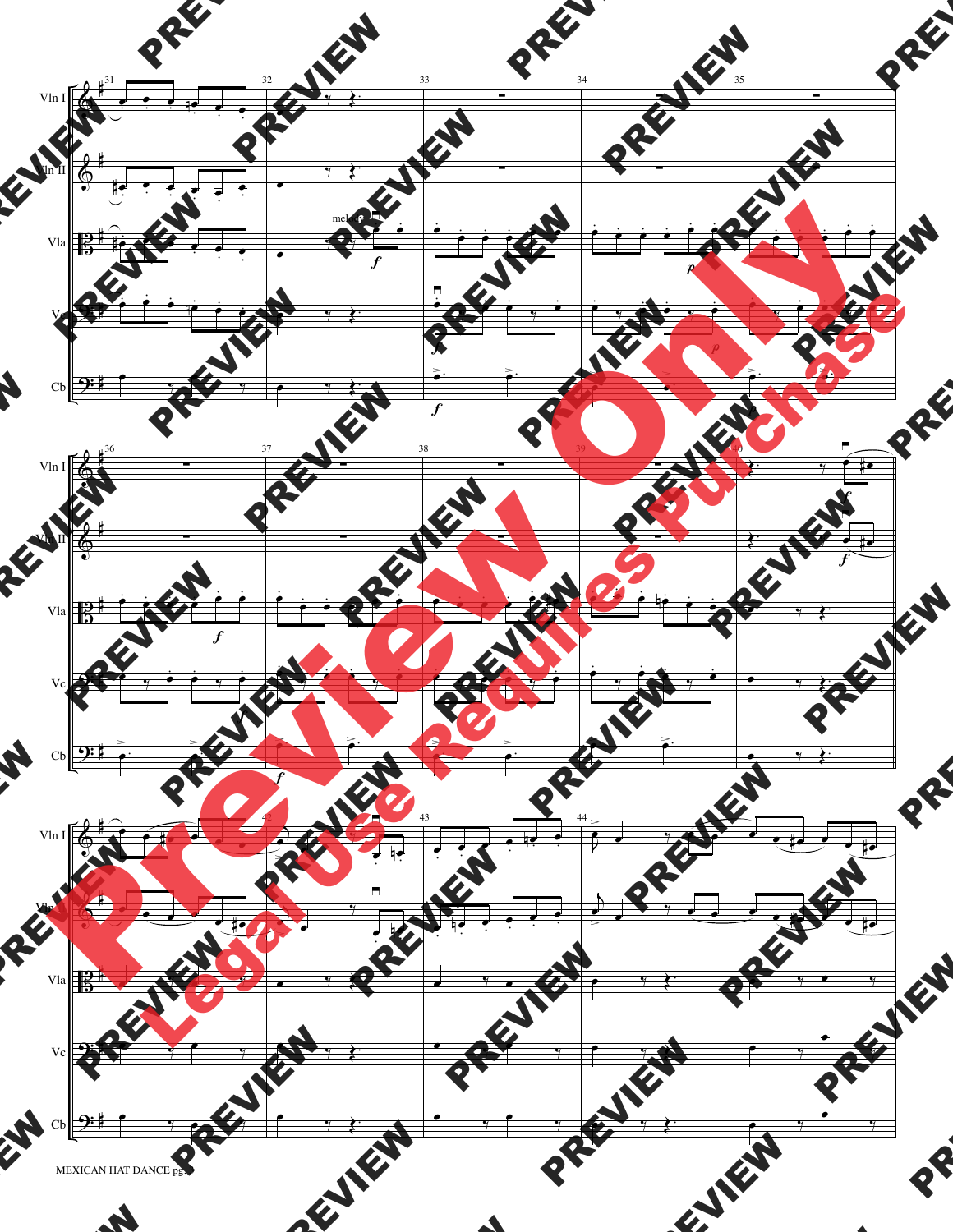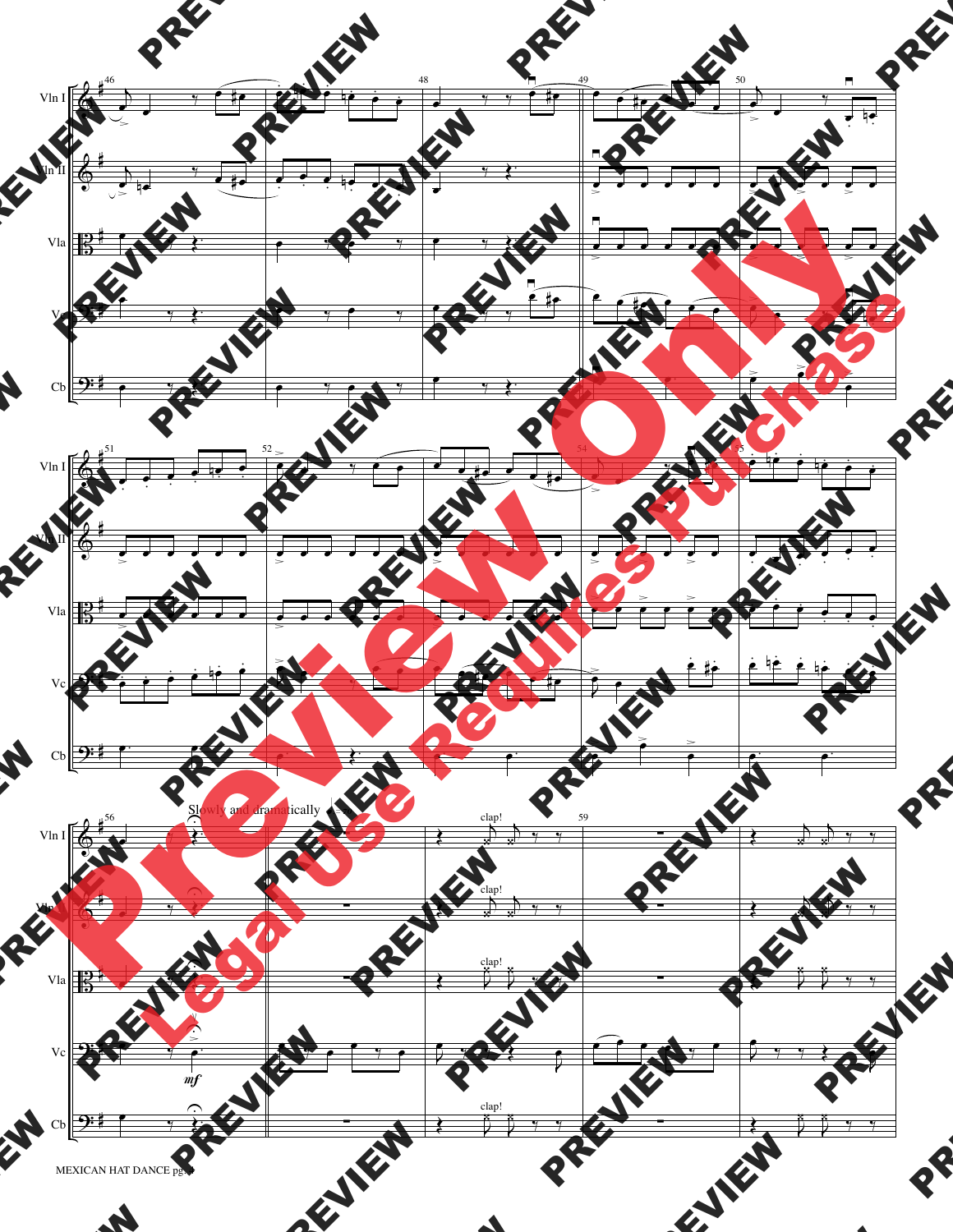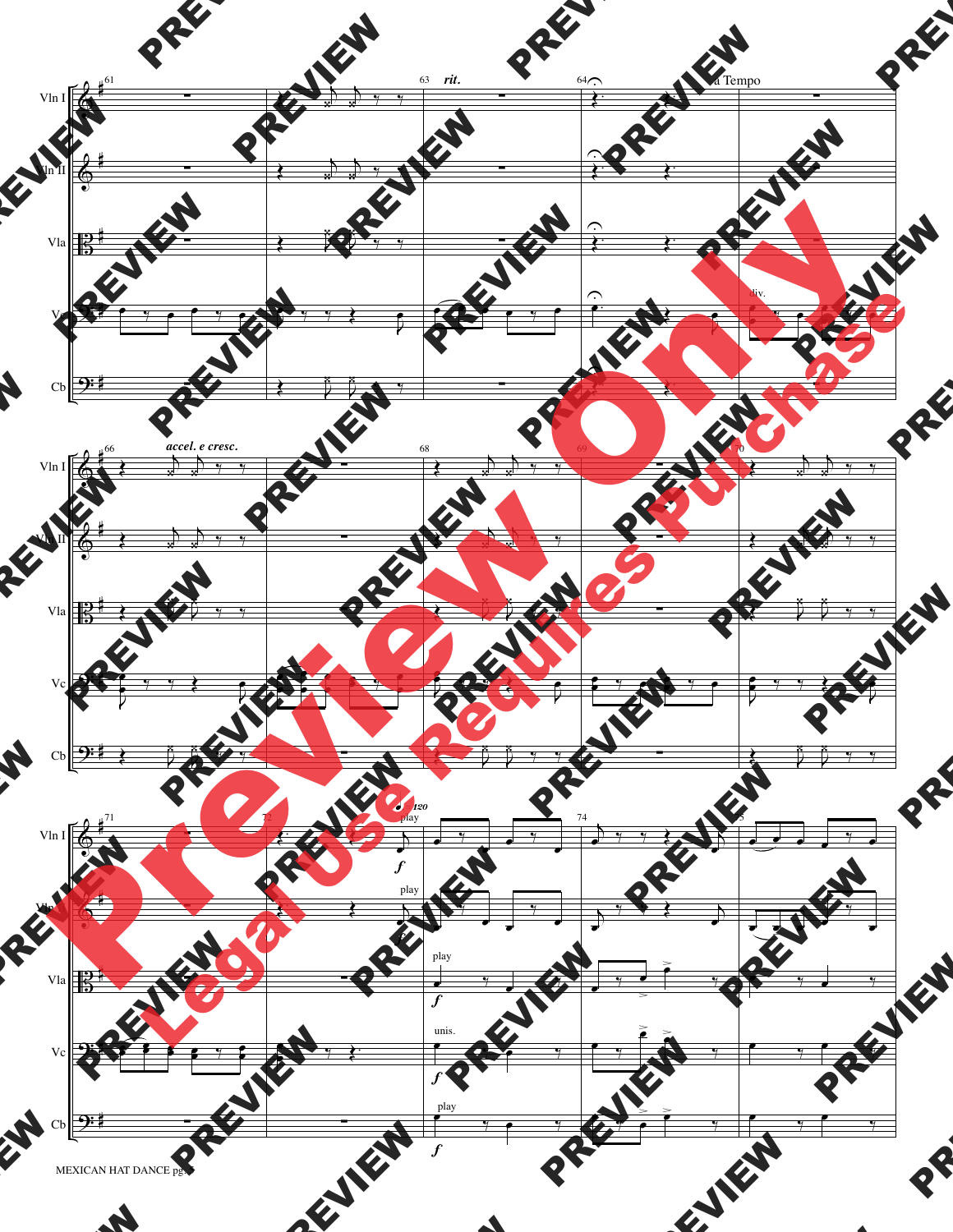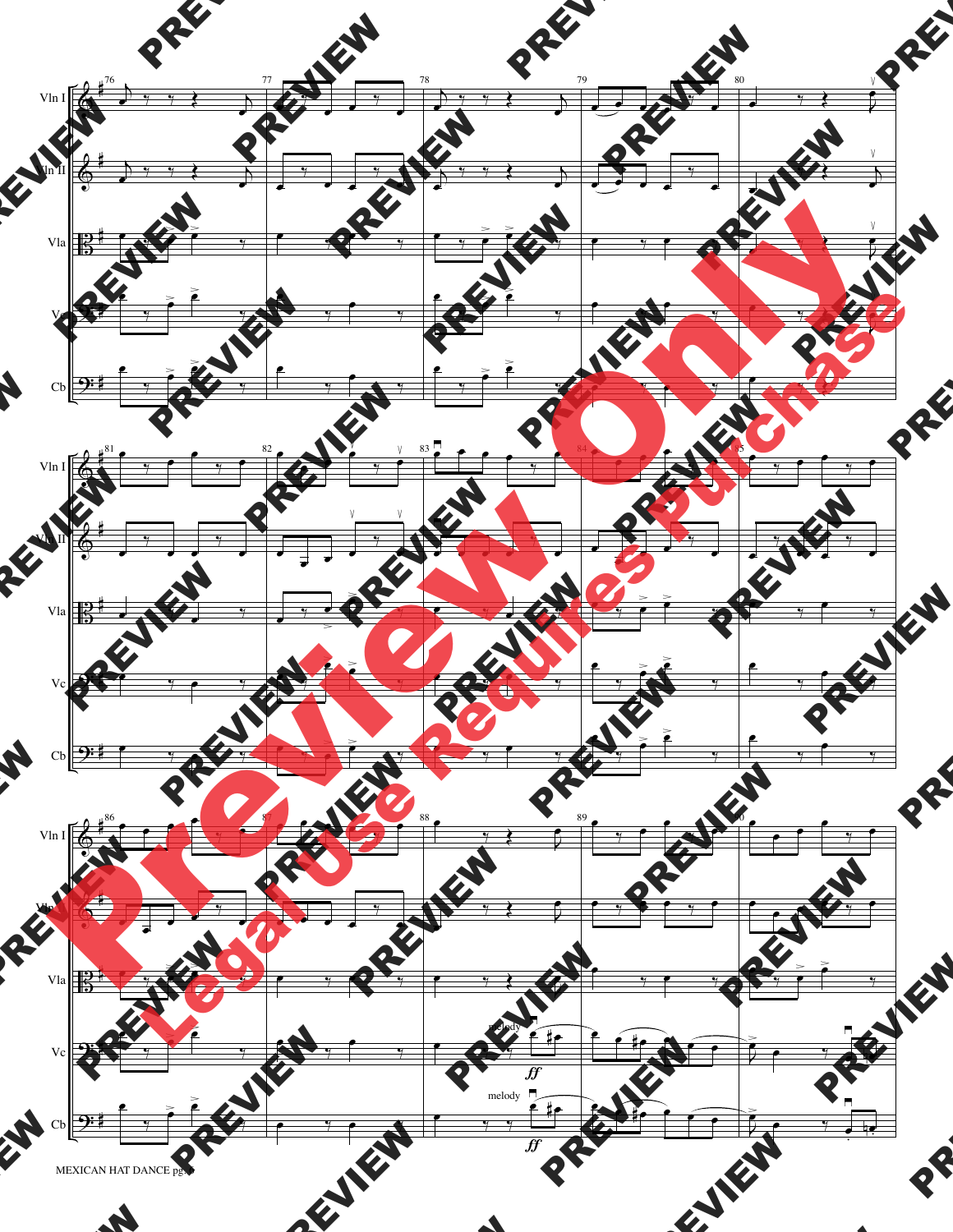